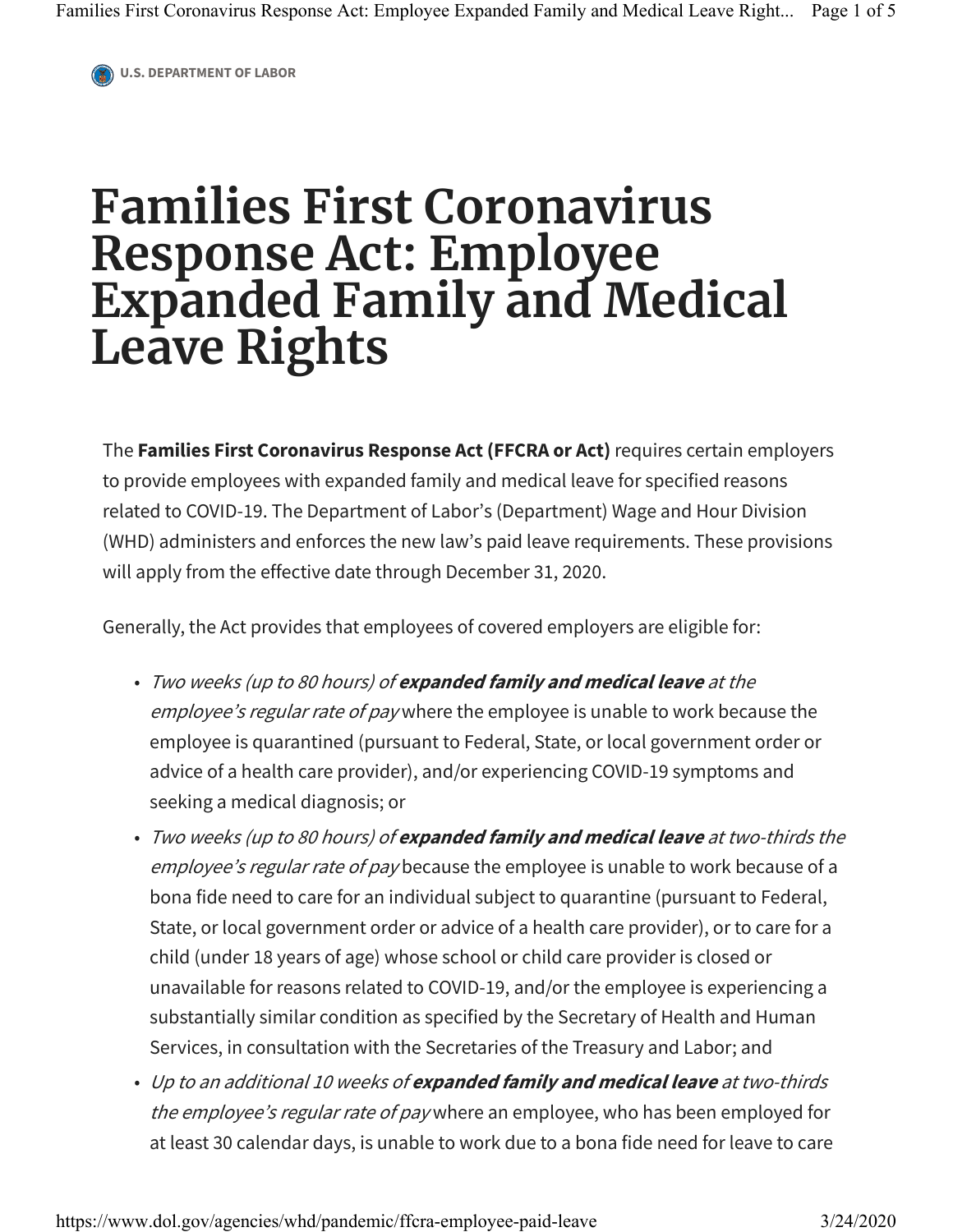for a child whose school or child care provider is closed or unavailable for reasons related to COVID-19.

**Covered Employers:** The expanded family and medical leave provisions of the FFCRA apply to certain public employers, and private employers with fewer than 500 employees. [1] Most employees of the federal government are covered by Title II of the Family and Medical Leave Act, which was not amended by this Act, and are therefore not covered by the expanded family and medical leave provisions of the FFCRA. However, federal employees covered by Title II of the Family and Medical Leave Act are covered by the paid sick leave provision.

Small businesses with fewer than 50 employees may qualify for exemption from the requirement to provide leave due to school closings or child care unavailability if the leave requirements would jeopardize the viability of the business as a going concern.

**Eligible Employees:** All employees of covered employers are eligible for two weeks of expanded family and medical leave for specified reasons related to COVID-19. *Employees* employed for at least 30 days are eligible for up to an additional 10 weeks of paid family leave to care for a child under certain circumstances related to COVID-19.[2]

**Notice:** Where leave is foreseeable, an employee should provide notice of leave to the employer as is practicable. After the first workday of expanded family and medical leave, an employer may require employees to follow reasonable notice procedures in order to continue receiving expanded family and medical leave.

Qualifying Reasons for Leave:

Under the FFCRA, an employee qualifies for expanded family and medical leave if the employee is unable to work (**or unable to telework**) due to a need for leave because the employee:

- 1. is subject to a Federal, State, or local quarantine or isolation order related to COVID-19;
- 2. has been advised by a health care provider to self-quarantine related to COVID-19;
- 3. is experiencing COVID-19 symptoms and is seeking a medical diagnosis;
- 4. is caring for an individual subject to an order described in (1) or self-quarantine as described in (2);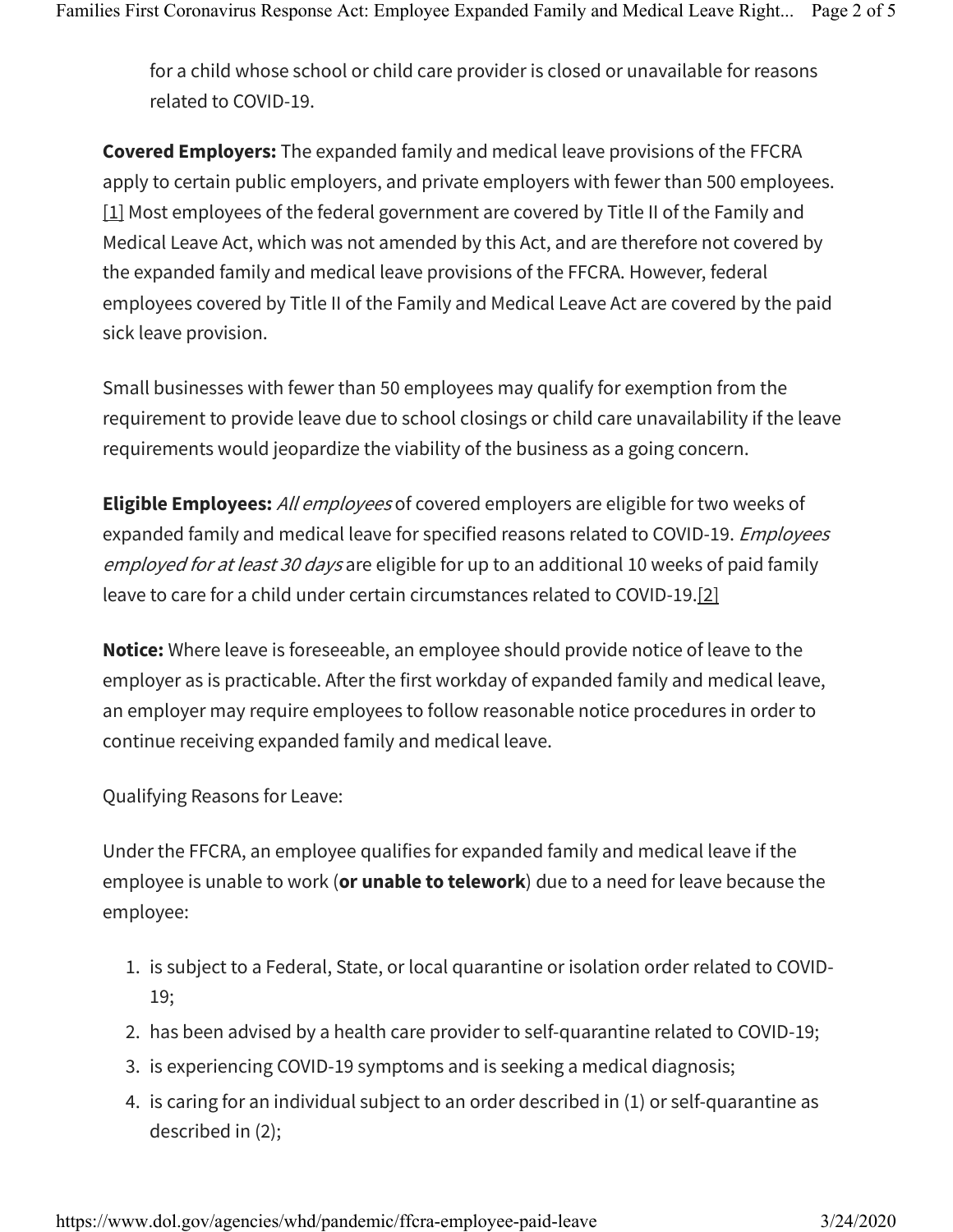- 5. is caring for a child whose school or place of care is closed (or child care provider is unavailable) for reasons related to COVID-19; or
- 6. is experiencing any other substantially-similar condition specified by the Secretary of Health and Human Services, in consultation with the Secretaries of Labor and Treasury.

Under the FFCRA, an employee qualifies for expanded family and medical leave if the employee is caring for a child whose school or place of care is closed (or child care provider is unavailable) for reasons related to COVID-19.

## **Duration of Leave:**

**For reasons (1)-(4) and (6):** A full-time employee is eligible for 80 hours of leave, and a part-time employee is eligible for the number of hours of leave that the employee works on average over a two-week period.

**For reason (5):** A full-time employee is eligible for up to 12 weeks of leave (two weeks of paid sick leave followed by up to 10 weeks of paid expanded family & medical leave) at 40 hours a week, and a part-time employee is eligible for leave for the number of hours that the employee is normally scheduled to work over that period.

## **Calculation of Pay:**[3]

**For leave reasons (1), (2), or (3):** employees taking leave are entitled to pay at either their regular rate or the applicable minimum wage, whichever is higher, up to \$511 per day and \$5,110 in the aggregate (over a 2-week period).

**For leave reasons (4) or (6):** employees taking leave are entitled to pay at 2/3 their regular rate or 2/3 the applicable minimum wage, whichever is higher, up to \$200 per day and \$2,000 in the aggregate (over a 2-week period).

**For leave reason (5):** employees taking leave are entitled to pay at 2/3 their regular rate or 2/3 the applicable minimum wage, whichever is higher, up to \$200 per day and \$12,000 in the aggregate (over a 12-week period).[4]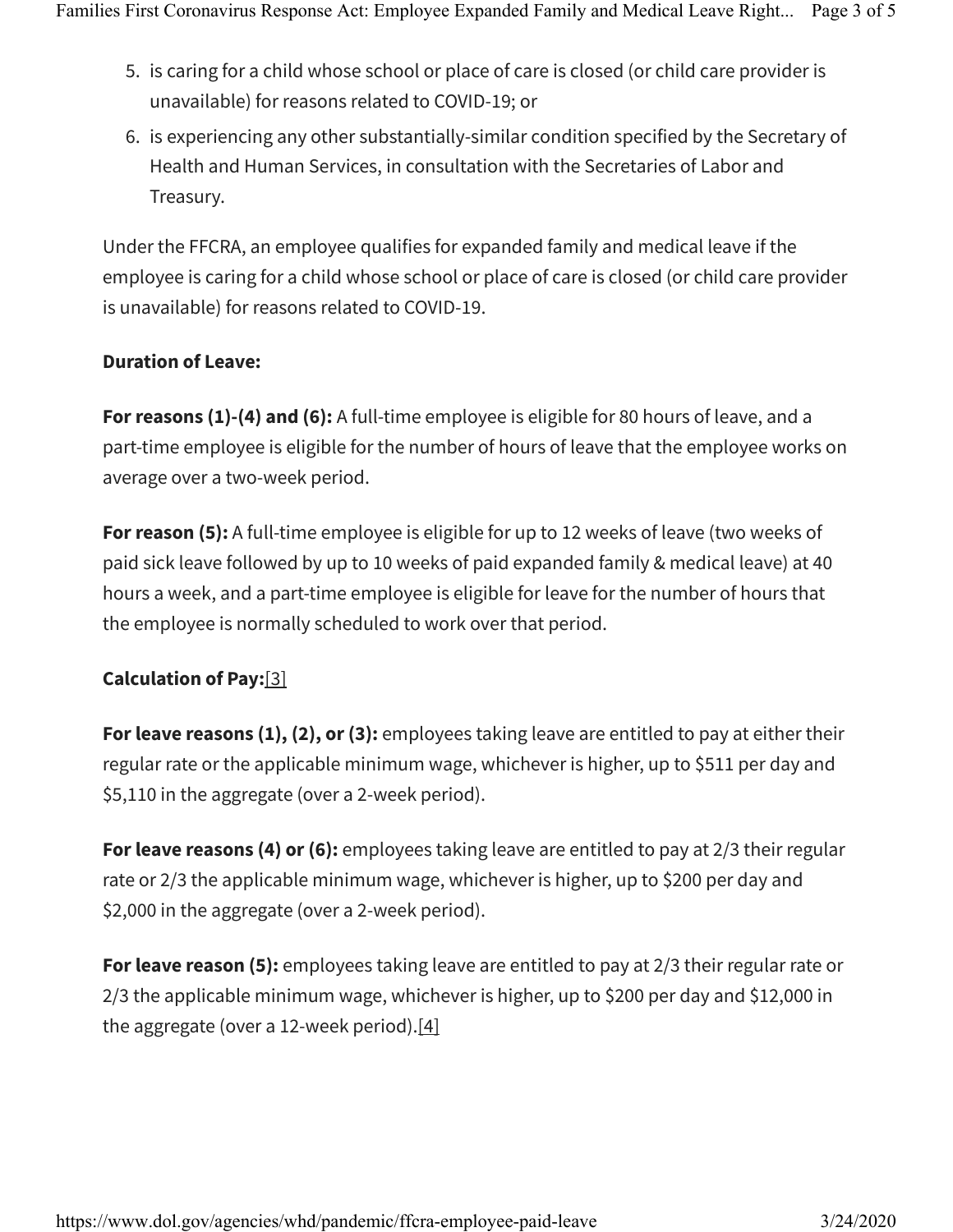[1] Certain provisions may not apply to certain employers with fewer than 50 employees. See Department FFCRA regulations (expected April 2020).

[2] Under the Act, special rules apply for Health Care Providers and Emergency Responders.

[3] Paid sick time provided under this Act does not carryover from one year to the next. Employees are not entitled to reimbursement for unused leave upon termination, resignation, retirement, or other separation from employment.

[4] An employee may elect to substitute any accrued vacation leave, personal leave, or medical or sick leave for the first two weeks of partial paid leave under this section.

| <b>Topics</b>                            | <b>For Workers</b>                                                 | <b>For Employers</b>                              | <b>Resources</b>            |              | <b>Interpretive Guidance</b> |  |
|------------------------------------------|--------------------------------------------------------------------|---------------------------------------------------|-----------------------------|--------------|------------------------------|--|
| <b>State Laws</b>                        | <b>News</b>                                                        |                                                   |                             |              |                              |  |
|                                          | <b>Wage and Hour</b>                                               |                                                   |                             |              |                              |  |
|                                          | <b>Division</b><br>An agency within the<br>U.S. Department of      |                                                   |                             |              |                              |  |
|                                          | Labor                                                              |                                                   |                             |              |                              |  |
| 1-866-487-9243                           | 200 Constitution Ave NW<br>Washington, DC 20210<br>1-866-4-US-WAGE |                                                   |                             |              |                              |  |
| www.dol.gov<br><b>FEDERAL GOVERNMENT</b> |                                                                    |                                                   | $E$ LABOR DEPARTMENT        |              | <b>EWHD PORTAL</b>           |  |
| <b>White House</b>                       |                                                                    |                                                   | About DOL                   |              | YouthRules!                  |  |
| <b>Coronavirus Resources</b>             |                                                                    | <b>Guidance Search</b>                            |                             | Wage Determi |                              |  |
|                                          |                                                                    | Severe Storm and Flood Recovery AssistanceEspañol |                             |              |                              |  |
|                                          | Disaster Recovery Assistance                                       |                                                   | Office of Inspector General |              |                              |  |
|                                          |                                                                    |                                                   |                             |              |                              |  |

https://www.dol.gov/agencies/whd/pandemic/ffcra-employee-paid-leave 3/24/2020